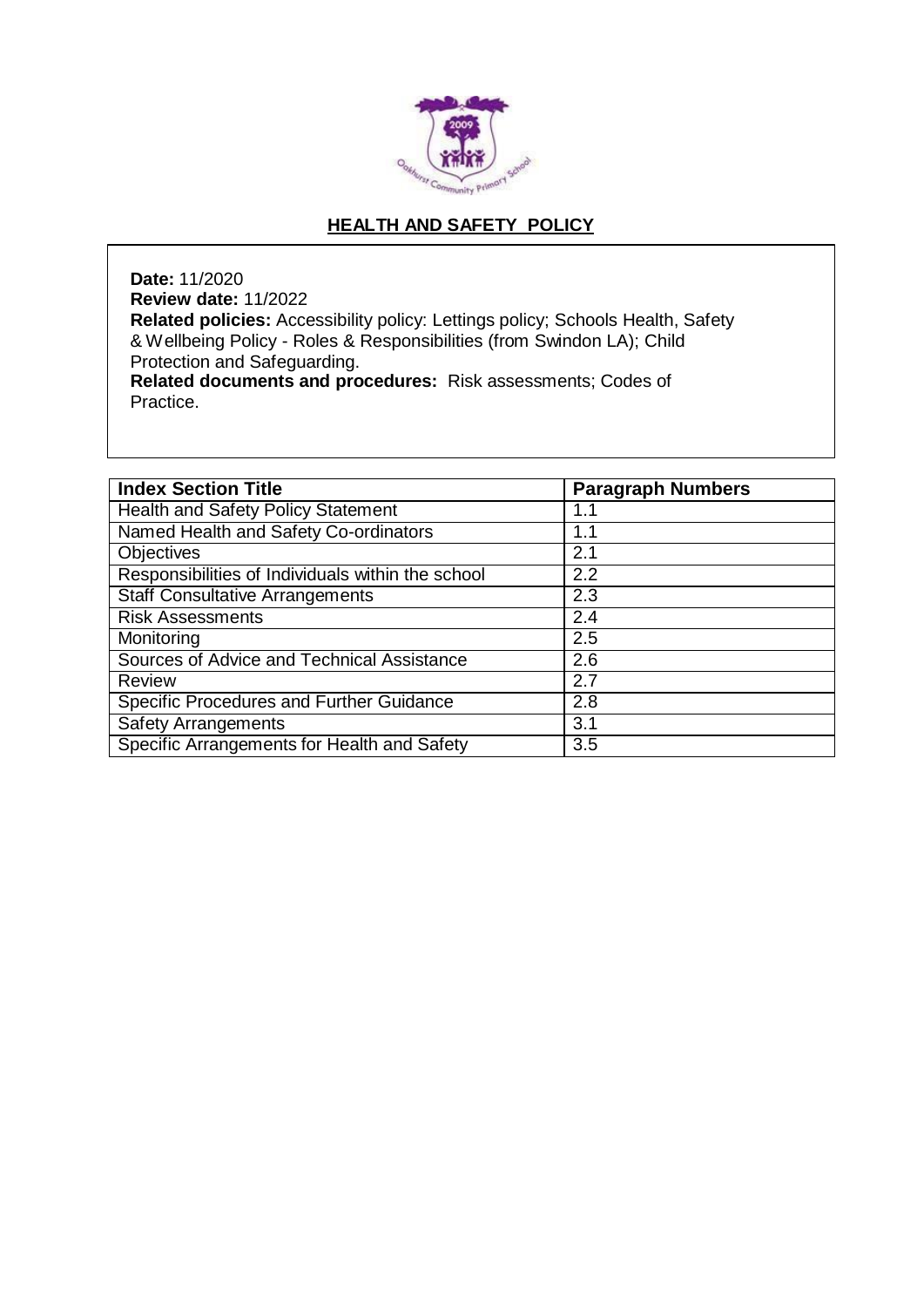## **PART ONE: HEALTH AND SAFETY POLICY STATEMENT.**

- **1.1** The Governing Body will take all reasonably practicable steps to maintain and progressively improve the working and learning environment of the school to ensure the health, safety and welfare of staff, pupils, visitors and others using the school premises or participating in school activities by:
	- assessing and controlling risk as part of the day to day management of the school;
	- providing and maintaining safe, healthy and secure working conditions;
	- providing training and instruction to ensure all stakeholders are able to fulfil their responsibilities effectively and efficiently;
	- promoting and maintaining an awareness of health and safety with regard to all activities associated with the school;
	- undertaking a periodic review of the health and safety of the school to take into account any change in its activities or in associated risk;
	- complying with all relevant legislation.

All employees within the school have a responsibility to co-operate and comply with this policy so far as is reasonably practicable by:

- complying with safety procedures, whether written or brought to their attention by other means, for their own protection and that of others who may be affected by their actions;
- reporting any incident to the headteacher, which has led, or could lead to damage or injury;
- assisting in any investigations with regards to accidents, dangerous occurrences or near misses.

**Named Health and Safety Co-ordinator:** Denise Barkham

**Deputy Health and Safety Co-ordinator:** Angela Serratore

**Governor responsible for Health and Safety**: Nick Coleman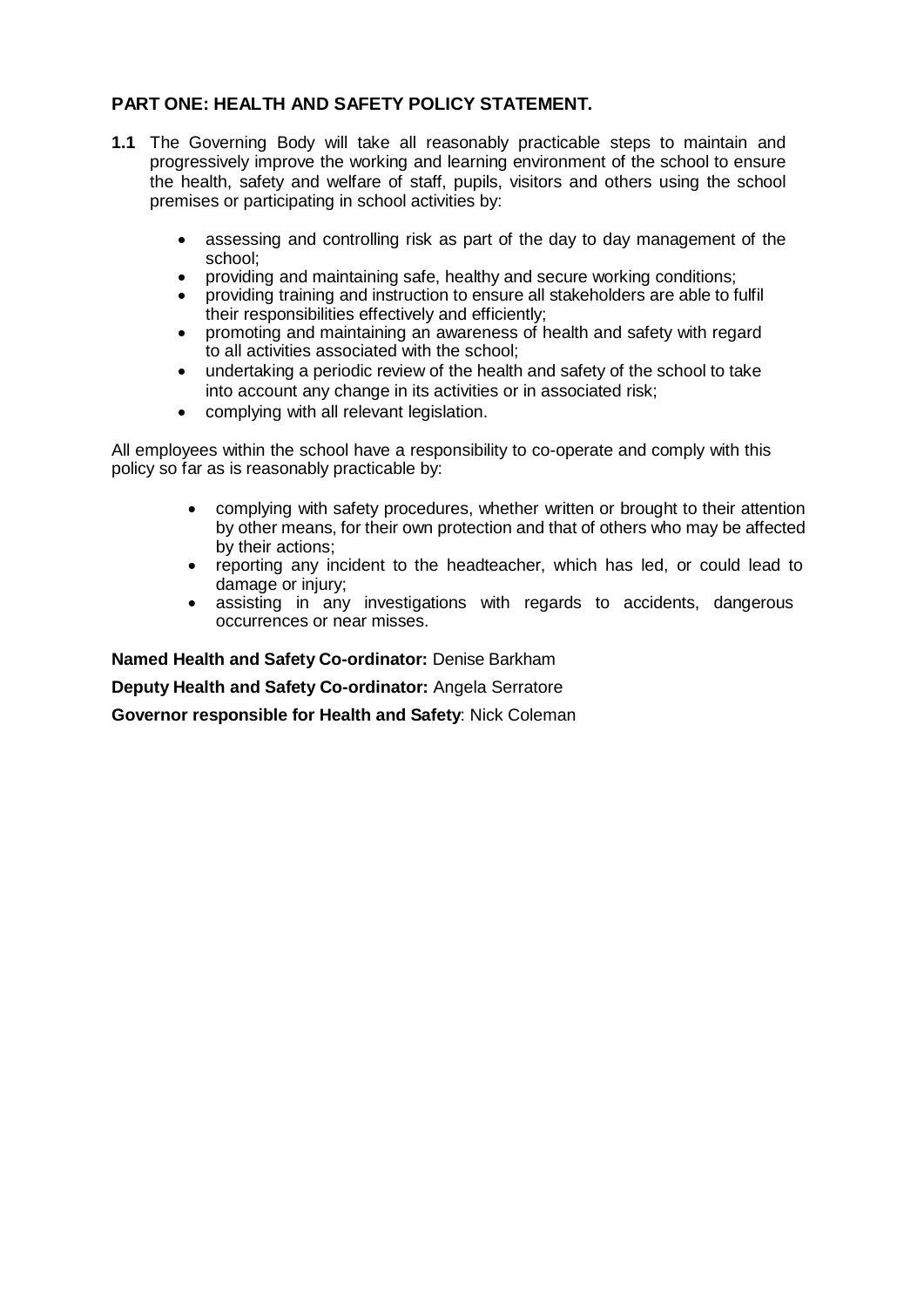## **PART TWO: SAFETY ORGANISATION**

#### **2.1 OBJECTIVES:**

#### **The objectives of Oakhurst Community Primary School's Health & Safety Policy are:**

- to promote high standards of health, safety and welfare in compliance with the Health and Safety at Work etc. Act 1974, other statutory instruments and approved codes of practice;
- to protect all stakeholders from foreseeable hazards;
- to provide adequate training, instruction supervision and information to all stakeholders to help ensure that they can work in safety;
- to promote a positive attitude to all aspects of health and safety;
- to provide a safe and healthy working environment through the provision of sufficient facilities and arrangements for the welfare of all stakeholders;
- to ensure stakeholders are aware of their responsibilities with regard to health and safety to safeguard both themselves and others;
- to ensure that full and effective consultation on all matters is encouraged.

## **2.2 RESPONSIBILITIES OF INDIVIDUALS WITHIN THE SHOOL**

#### **The duties of the Board of Governors:**

- to make itself familiar with the Local Authority's Health, safety and Wellbeing Policy and the advice and guidance provided by the LA;
- to take account of that policy and scheme within budget and other policy considerations;
- to ensure that there is an effective and enforceable policy for the provision of health and safety throughout the school;
- to periodically assess the effectiveness of this policy and ensure that any necessary revisions are made;
- to establish an effective health and safety management structure within the school and monitor and evaluate its effectiveness;
- to appoint a Health and Safety Governor, currently Phillip Bridge;
- to bring to the attention of the LA any health and safety concern outside of their control or any health and safety responsibility that they are unable to meet;

So far as is reasonably practicable the Governing Body, through the Headteacher, will make arrangements for all staff (including temporary) and voluntary helpers to receive comprehensive information on;

- this policy;
- all other relevant health and safety matters;
- the instruction and training that is available to all employees so that they may carry out their duties in a safe manner without placing themselves or others at risk;

#### **THE DUTIES OF THE HEADTEACHER:**

As well as the duties that all members of staff have the Headteacher is responsible for the effective implementation of the health and safety policy and encouraging staff, though regular monitoring, to implement health and safety arrangements.

The Headteacher must ensure that all new members of staff and pupils are instructed on their own individual responsibility with regard to the Health and Safety at Work Act 1974. The Headteacher has the general and specific responsibilities as set out in the LA's policy statement on Health, Safety and Welfare.

#### **THE DUTIES OF ALL MEMBERS OF STAFF:**

All staff are expected to familiarise themselves with the health and safety aspects of their work. Staff have a responsibility to: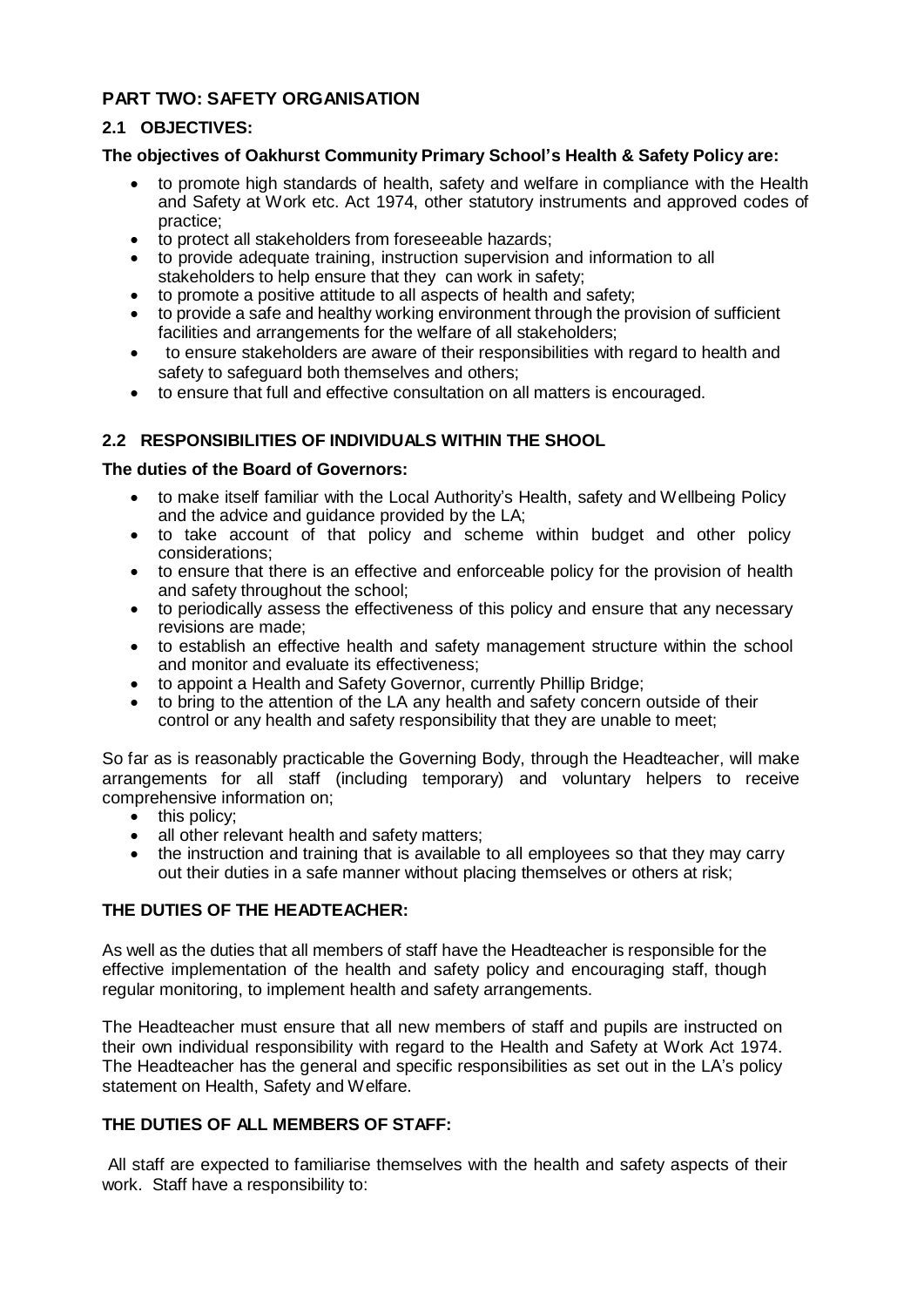- take reasonable care of their own health and safety and that of others who may be affected by their acts or omissions at work;
- follow agreed working practices and safety procedures;
- report any accident, near miss and incidents of violence, including verbal abuse or any hazard to the Health and Safety Co-ordinator;
- ensure health and safety equipment is not misused or interfered with.
- add items of health & safety concerns to CPoms so that the Health & Safety Coorindator is alerted to the concern and can take remedial action. CPoms will also provide an audit trail of concerns/remedies.

### **THE DUTIES OF PUPILS:**

Pupils have a responsibility to ensure that they act with all reasonable care with regard to the health and safety of themselves and other school stakeholders and to adhere to safety guidance given.

THE DUTIES OF THE DEPUTY HEALTH AND SAFETY CO-ORDINATOR AND HEALTH AND SAFETY GOVERNOR: As well as the duties that all members of staff have, the Health and Safety Co-ordinator and the Deputy Health and Safety Governor have the duty to work with the Headteacher and Governors to maintain and improve the health and safety of Oakhurst Community Primary School.

#### **THE DUTIES OF THE SAFETY COMMITTEE:**

The Resources Committee as a whole, or through individual members, will monitor health and safety performance and recommend any action necessary should this performance appear or prove to unsatisfactory.

#### **THE DUTIES OF CONTRACTORS:**

All contractors on the school premises are required to undertake work in a safe manner in compliance with health and safety law and approved guidance. Contractors must notify the Headteacher of any situation in which the health and safety of others is or may be significantly compromised by their activities. All contractors must be CRB checked.

#### **THE DUTIES OF PARENT HELPERS / VOLUNTEERS:**

Parent helpers or volunteers must only engage in work or activities that they are competent to do. All parents / volunteers must work within the LA and school health and safety policies and report any situation that significantly compromises the health and safety of others to the Headteacher. All parent helpers / volunteers must hold a current CRB.

#### **2.3 STAFF CONSULTATIVE ARRANGEMENTS:**

The Governing Board through the Headteacher, will make arrangements for full and proper consultation with employees on health and safety matters.

#### **2.4 RISK ASSESSMENTS:**

Responsibility for assessing and controlling risks rests with all personnel with in school. Risk assessment and training will be performed in consultation with the Headteacher.

#### **2.5 MONITORING:**

the Governing Board, through the Resources Committee, will monitor the health, safety and welfare of all employees, pupils and visitors to the school. The Committee will take responsibility for monitoring: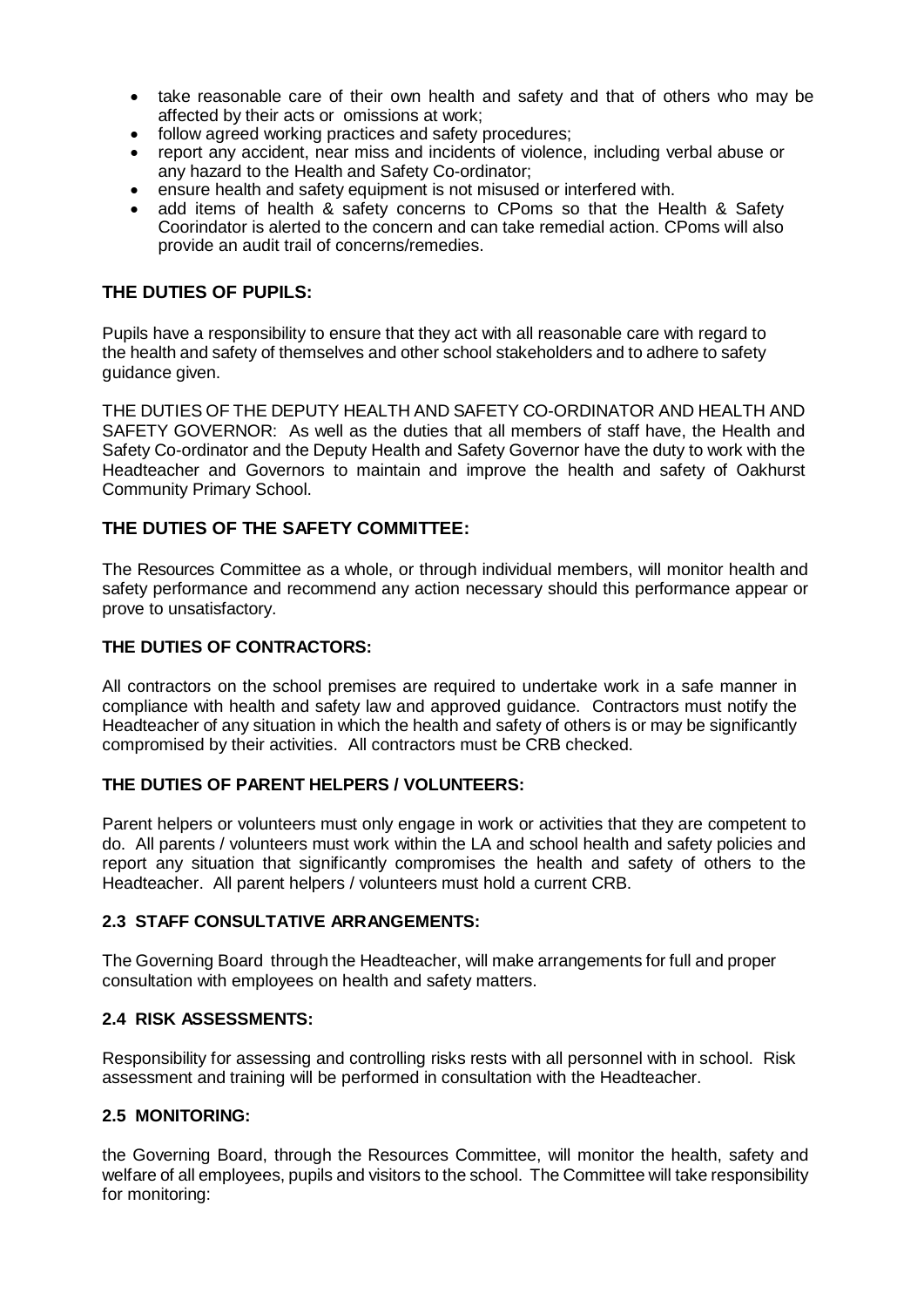- deficiencies and potential hazards in premises, equipment and site;
- accident reports;
- risk assessments;
- training and provision of information;
- emergency evacuation procedures;
- first aid procedures;
- legislation, regulations and advice received;

### **2.6 SOURCES OF ADVICE AND TECHNICAL ASSISTANCE:**

The Governing body, Headteacher and other staff will seek advice from the LA's corporate occupational health and safety service of other competent persons to ensure that the most current and relevant information is use in carrying out this policy.

### **2.7 REVIEW:**

The Resources Committee and Headteacher will review this policy statement annually and update, modify or replace it, as it considers necessary, to ensure the health, safety and welfare of the school stakeholders.

#### **2.8 SPECIFIC PROCEDURES AND FURTHER GUIDANCE:**

The Governing Body and Headteacher will ensure that written procedures and risk assessments are produced and maintained to provide detailed and current information about the specific health and safety arrangements in place to deal with particular risks and situations. These procedures will give instructions as to how stakeholders should carry out duties or activities and will clearly state who is responsible for doing what and in what circumstances (normal or abnormal). All staff will be informed about these procedures. Current procedures in place are:

- storage and administration of medicines;
- provision of first aid;
- fire and other emergency evacuations;
- organising outdoor education activities;
- site security:
- reporting or accidents, incidents, hazards and near misses;
- use of or exposure to any hazardous substances or materials;
- access to any height liable to cause injury;
- lone working;
- use of contractors:
- out-of-hours use of school buildings and facilities (Lettings policy)
- Vehicle movements on site;
- High-risk activities associated with the curriculum or school sponsored events;
- Use of IT and Internet Access (e-safety)

Further advice and guidance is available by referring to the Health and Safety Manual for Schools provided by the LA and held in the school office. This school adopts all of the guidance within the Manual as applicable within the school to all staff.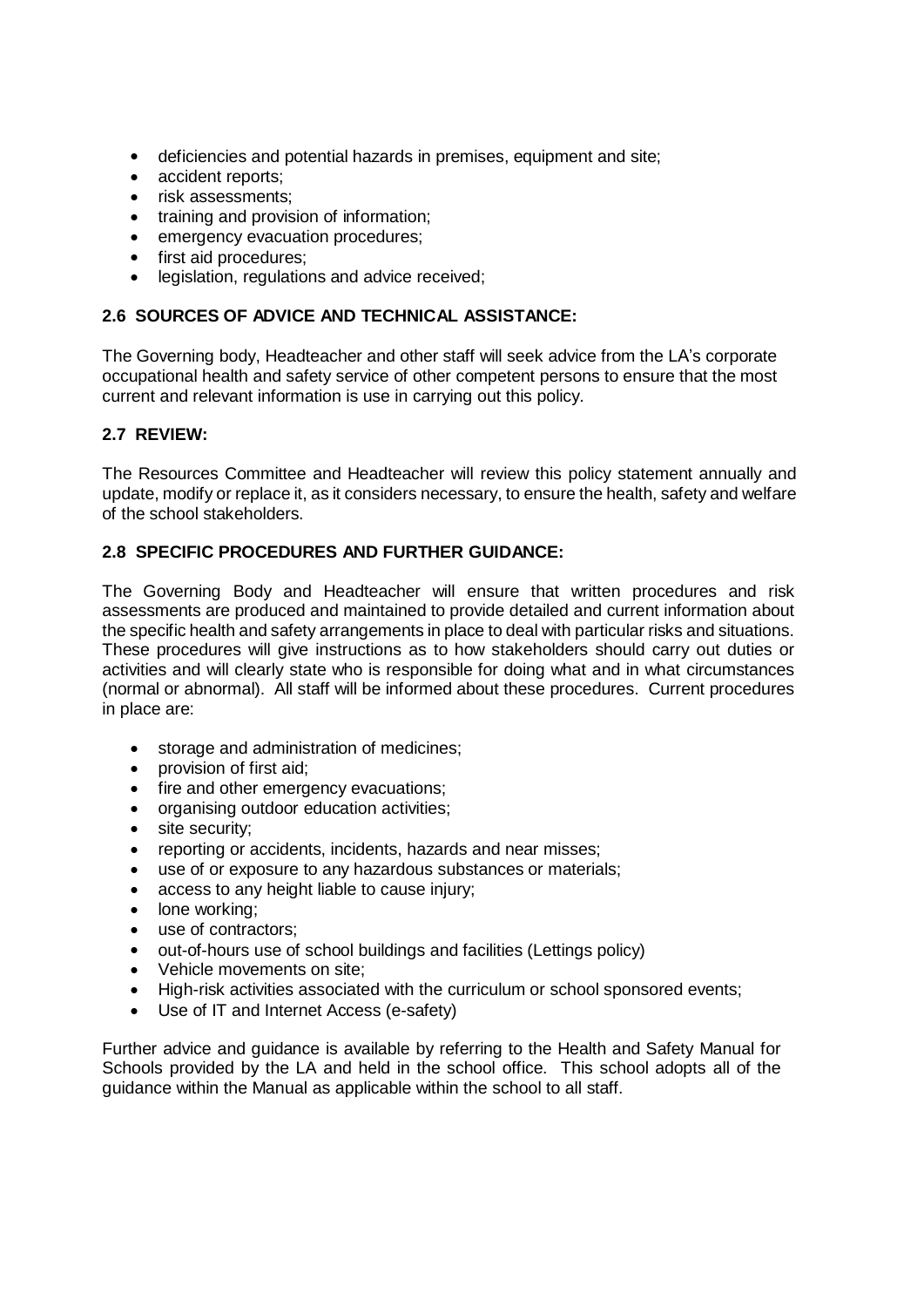### **PART THREE: SAFETY ARRANGEMENTS:**

#### **3.1 Introduction:**

The safety arrangements set out below are for the information, guidance and compliance of all personnel in Oakhurst School.

**3.2** It is the duty of the Governing Body to do everything possible to prevent injury to individuals. This will be achieved so far as is reasonably practicable by adoption of arrangements and procedures developed out of risk assessment for control of risk. These can be summarised as:

- Providing and maintaining safe equipment and safe systems of work;
- Making arrangements to ensure the safe use, handling and storage and transport of materials, drugs, substances and other articles;
- Providing the necessary information, instruction, training and supervision to ensure all stakeholders are aware of their responsibilities for safety;
- Providing safe places of work with safe access to and egress from them;
- Providing a safe and healthy working environment:
- Providing a system for rapidly identifying and remedying hazards;
- Where hazardous conditions cannot be eliminated, providing suitable protective clothing and equipment.

**3.3** All personnel have a statutory duty to co-operate in fulfilling the objectives of the governors and a personal responsibility to take reasonable care to ensure that their actions do not cause injury to themselves and to others.

**3.4** No person shall intentionally or recklessly interfere with or misuse anything provided in the interests of health and safety.

#### **3.5 SPECIFIC ARRANGEMENTS FOR HEALTH AND SAFETY;**

**Coronavirus (CV19):** All staff are required to familiarise themselves with the Coronavirus risk assessment and ensure that they work within the guidelines and practices contained therein.

**Accident Reporting:** Any accident or injury is to be recorded in the accident record book (either the pupil accident book or staff accident file) and Oakhurst School Reporting of Incident Procedures followed. The Headteacher or Health and Safety Co-ordinator must ensure all incidents of a serious nature and any dangerous occurrences are reporting under current legislation (RIDDOR 1999) or LA guidelines. The staff accident file is kept in a secure file for data protection reasons.

**Accident investigation:** All significant accidents or incidents and 'near miss' incidents are to be reported to the Headteacher and Health and Safety Co-ordinator. The Health and Safety Co-ordinator will record and evaluate all occurrences for patterns and recurrences. All contractors must ensure that accidents involving their personnel are reported to the Headteacher as well as their own reporting chain.

**Emergency Procedures:** The headteacher will ensure that an emergency plan is prepared to cover all foreseeable major incidents, which could put the occupants or users of the school at risk. This plan will indicate the actions to be taken in the event of a major incident so that everything is possible is done to:

- Save life;
- Prevent injury;
- Minimise loss;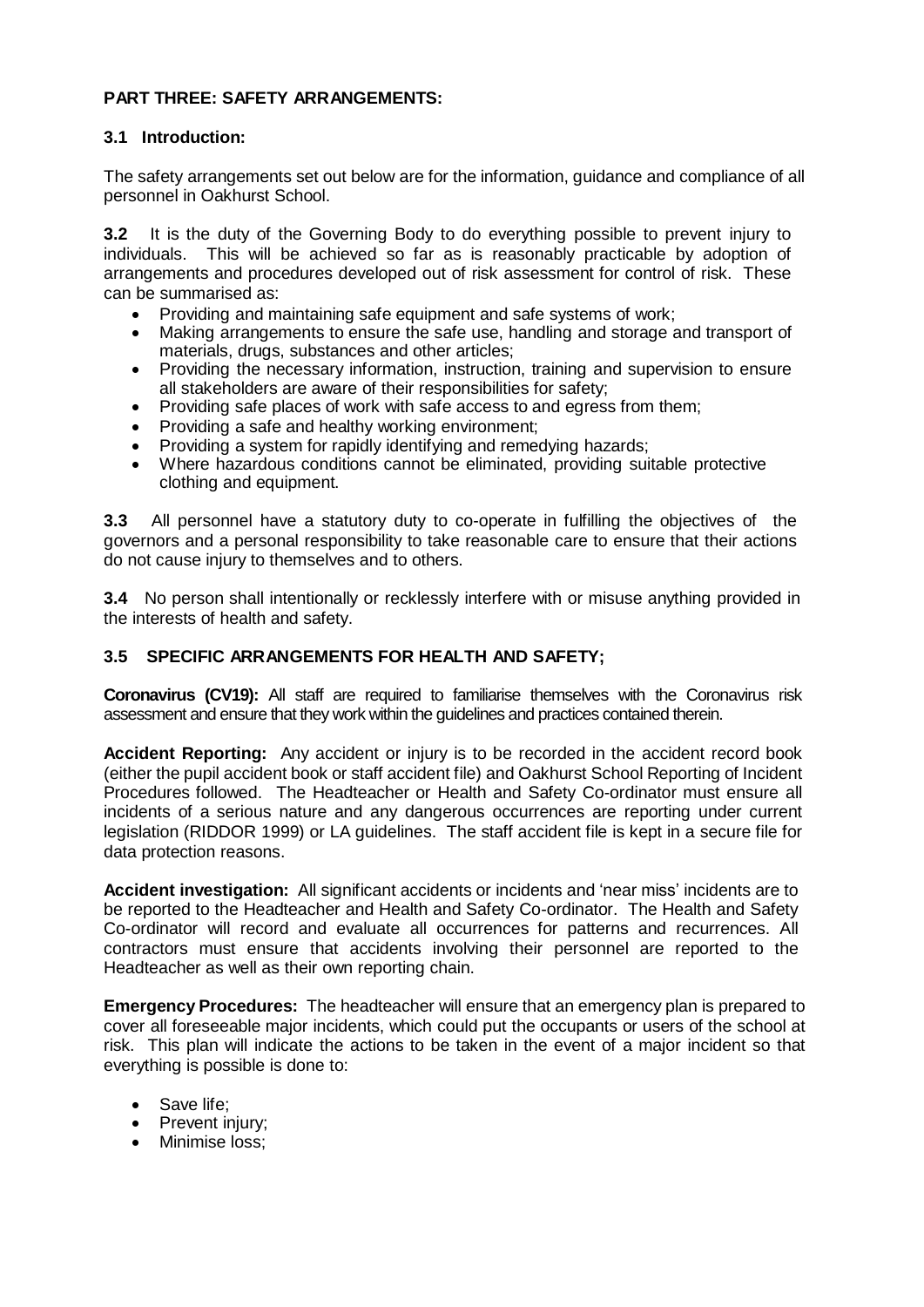This sequence will determine the priorities of the emergency plan. The plan will be agreed by the Governing Body and be regularly rehearsed by staff and pupils. The result of all such rehearsals will form part of the regular risk assessment survey and the outcome will be reported to the Governing Body.

**First Aid:** The school will endeavour to maintain an adequate number of staff trained in first aid techniques as is required to give them a basic minimum level of competence. A record will be made of each occasion that first aid treatment is given either on school premises or as part of a school related activity.

Supplies of first aid materials will be held in the foyer and other appropriate locations throughout the school, such as classrooms. A list of qualified first aiders is recorded in the staff room and on the Health and Safety Poster.

**Safety Training:** All staff new to the school will be appraised of the School's Health and Safety Policy as part of the Induction Programme. Other training will be given as required.

**Out of school visits and activities:** All personnel that arrange or participate in school visits must follow Oakhurst School Educational Visits Procedures.

**Working at height**: When using access equipment Oakhurst School Working at Height Procedures must be followed. Staff must not undertake working at height activities when in a lone working situation.

**Electrical Equipment:** The headteacher will arrange for an annual inspection of all portable electric equipment. All electrical equipment should also be visually inspected prior to use for broken plugs, frayed wires etc. Electrical equipment that is identified or is suspected as being faulty must be removed from use. Only authorised and fully qualified personnel are to install, repair or attempt to repair electrical equipment. No electrical equipment, belonging to members of staff, hirers of school premises or volunteers, may be brought into school without having undergone a PAT test.

**Use of harmful substances:** Oakhurst School COSHH (Control of Substances Hazardous to Health Regulations 1994) Procedures must be followed. No new materials or chemical substances are to be brought to use unless a COSHH Assessment has been carried out and the level of risk is acceptable. A Safety Data sheet must be obtained from the supplier.

**Smoking:** Smoking is not permitted anywhere on the school premises.

**Visitors:** It is the duty of all personnel within the school to ensure the health and safety of all visitors to the school. All visitors must report to Reception and sign in and wear a school visitors' badge if they are not regular visitors to the school. Visitors should be escorted by a staff member until they leave the premises. Employees should assess the risk of challenging unauthorised visitors and where appropriate two members of staff should be involved or the police contacted for advice.

**Contractors:** Contractors working within the school are required to comply with Oakhurst School Contractors' Procedures, including the safeguarding of children arrangements. Any breech of these rules must be reported to the Headteacher. In instances where the contractor creates hazardous conditions and refuses to eliminate them or to take action to make them safe, the Headteacher will, if deemed necessary, instruct the contractor to stop work or leave the school site.